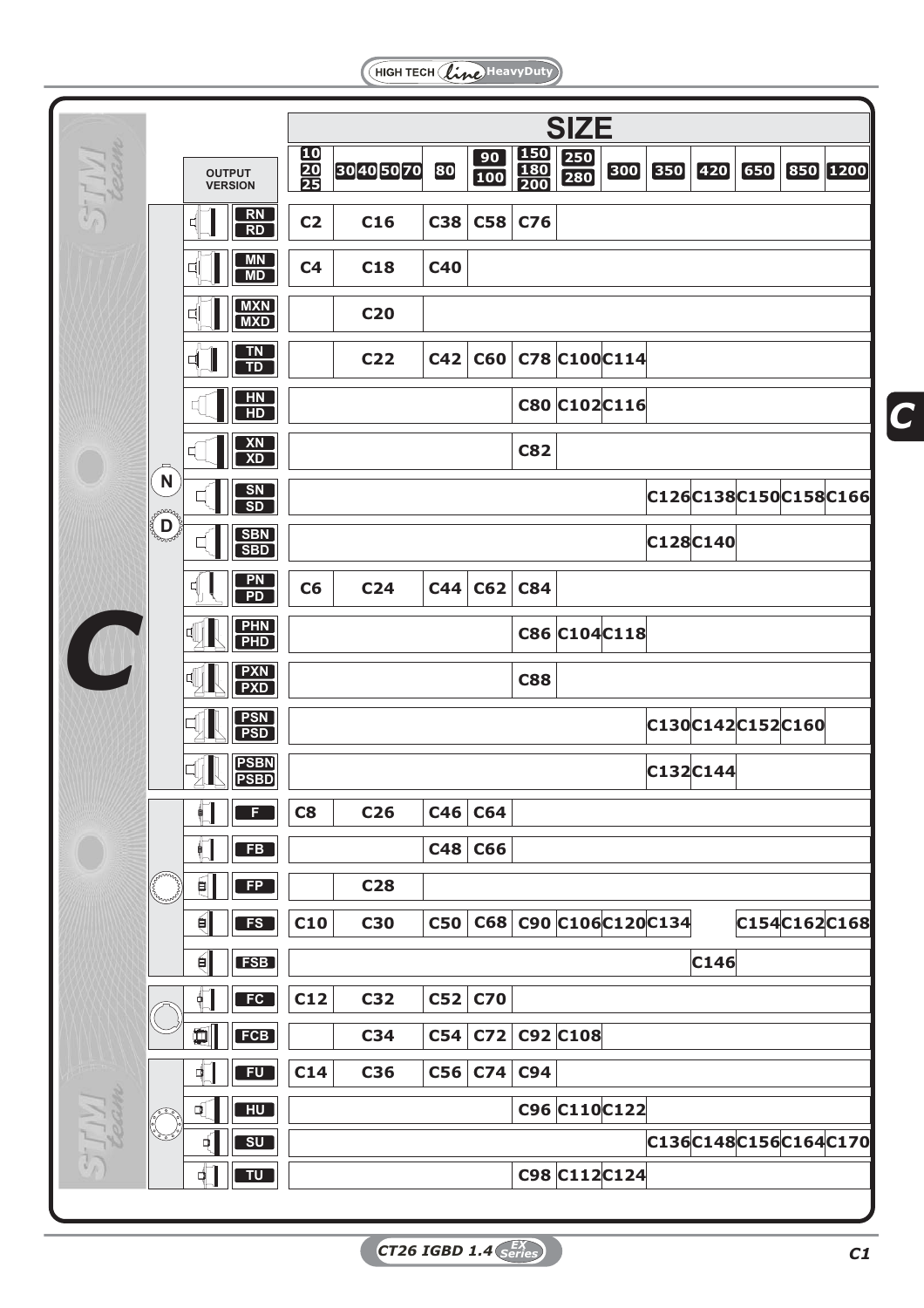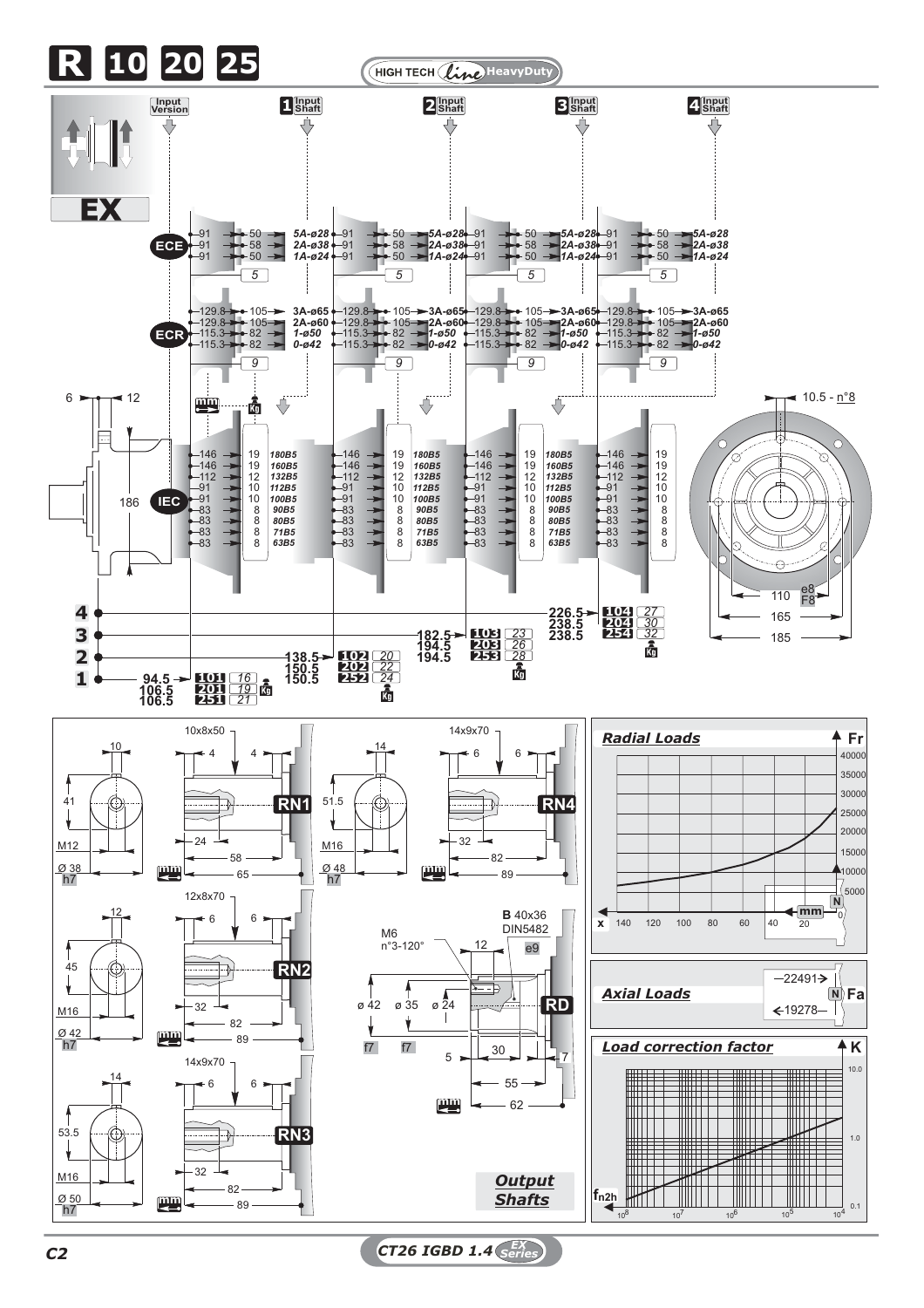

*C*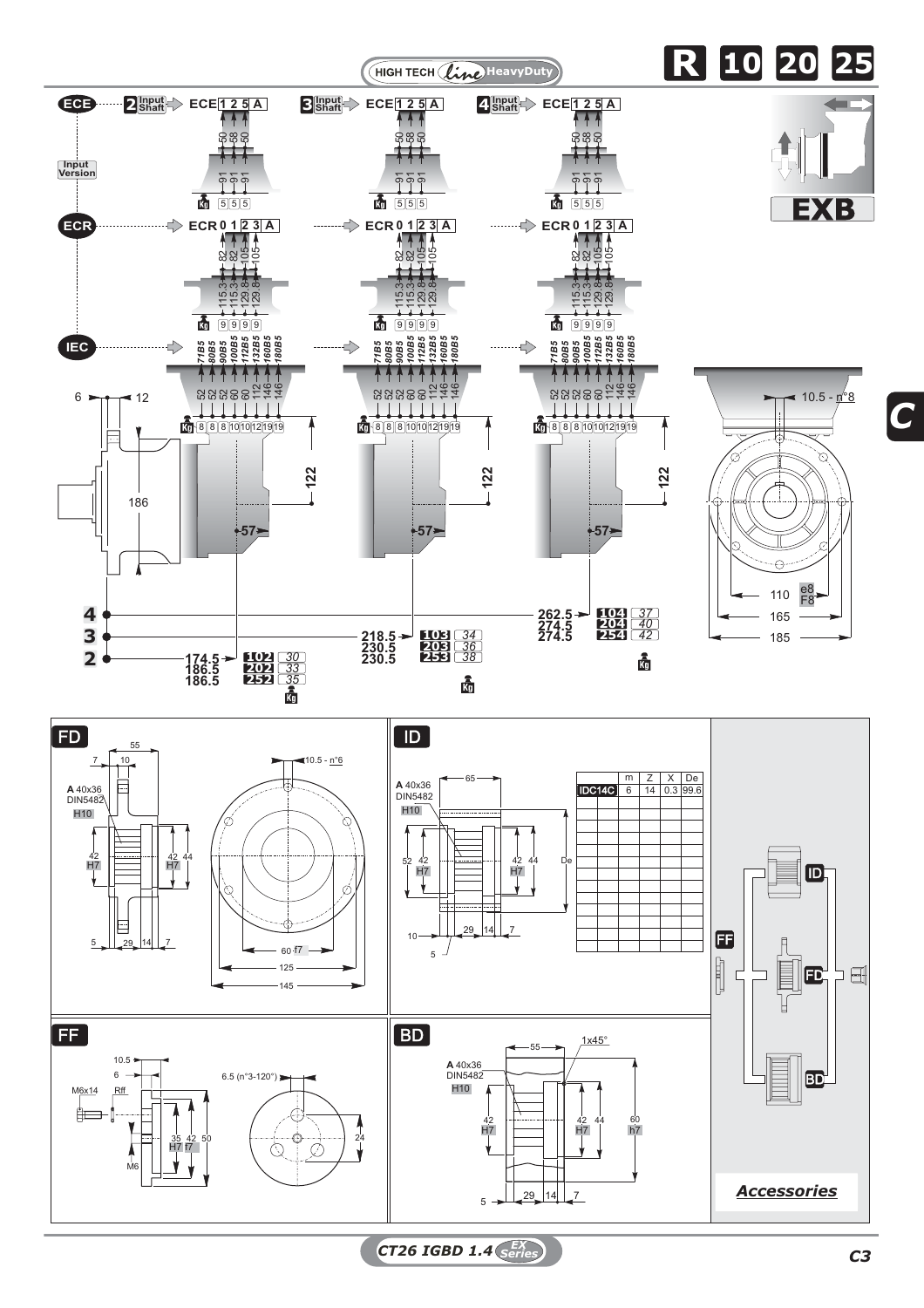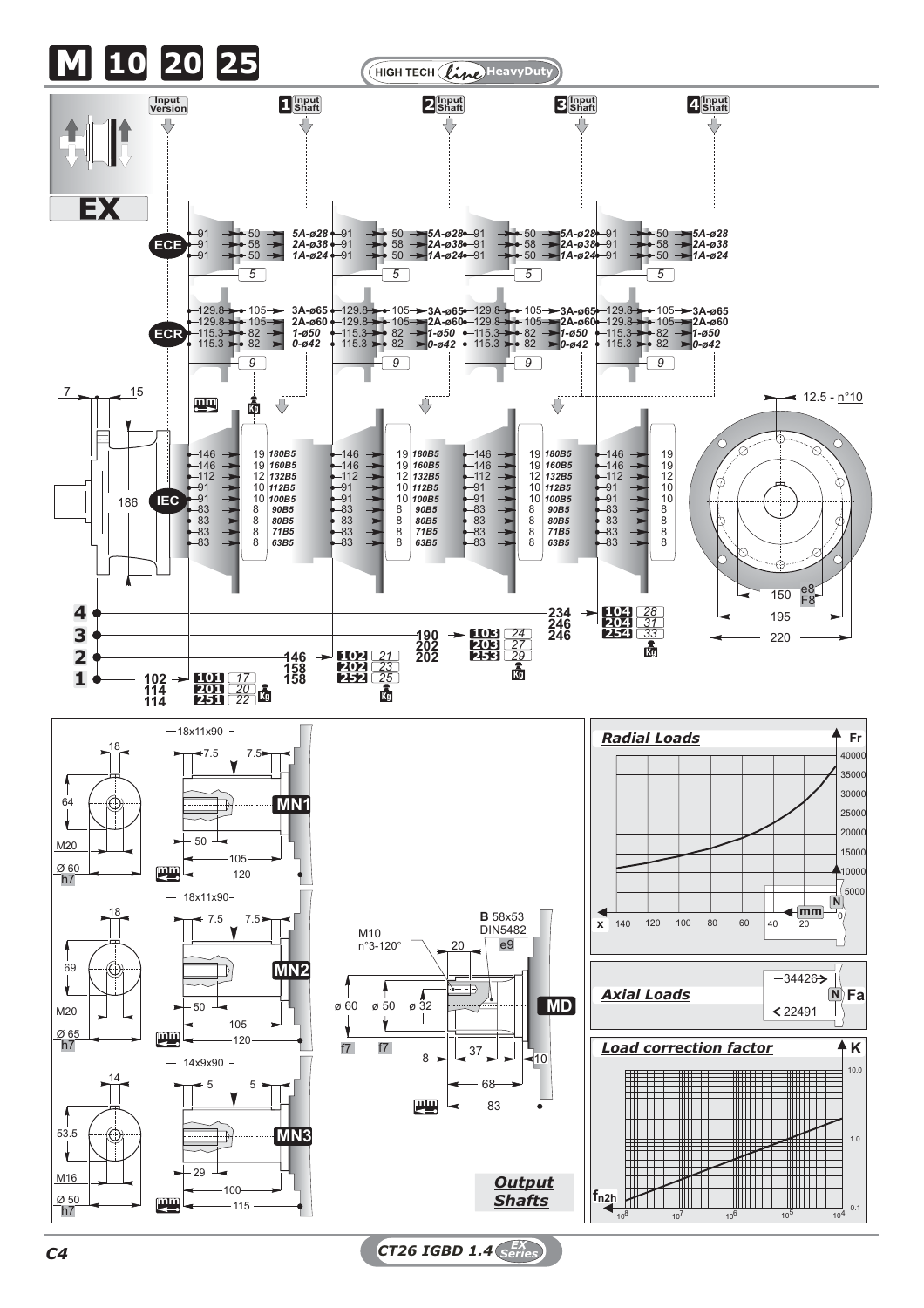

*C*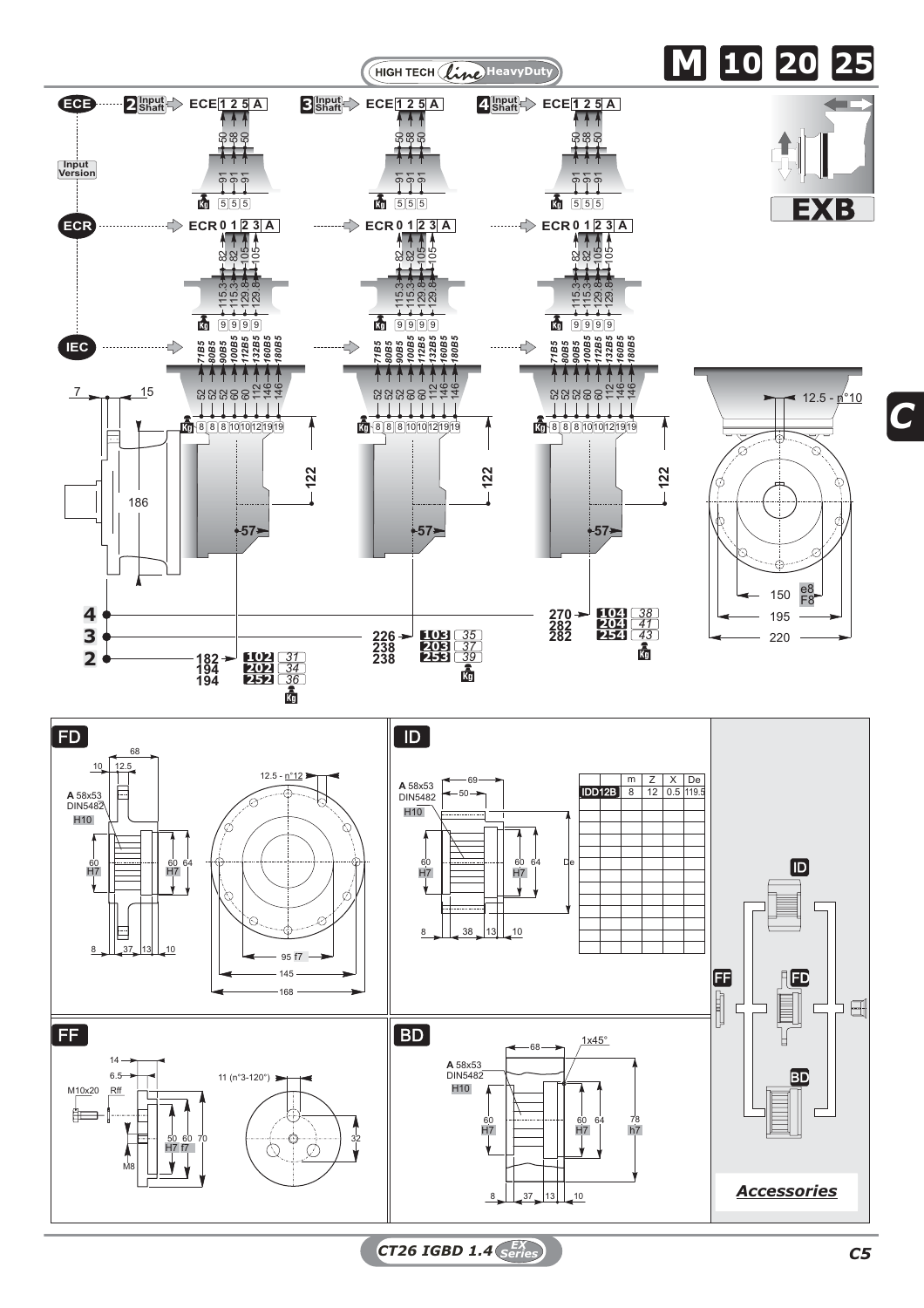

*C6 CT26 IGBD 1.4 EX Series*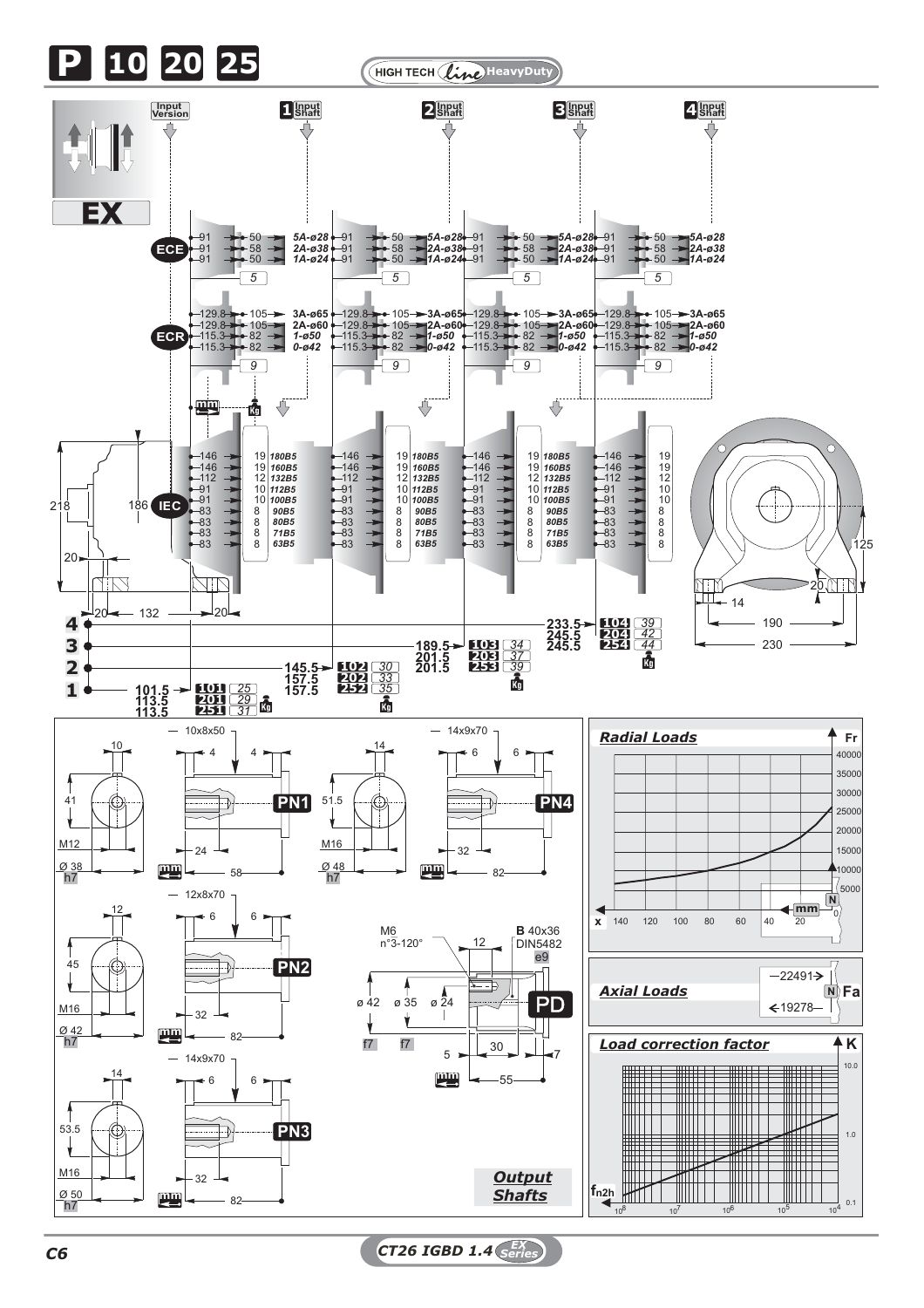

*CT26 IGBD 1.4 C7 EX Series*

*C*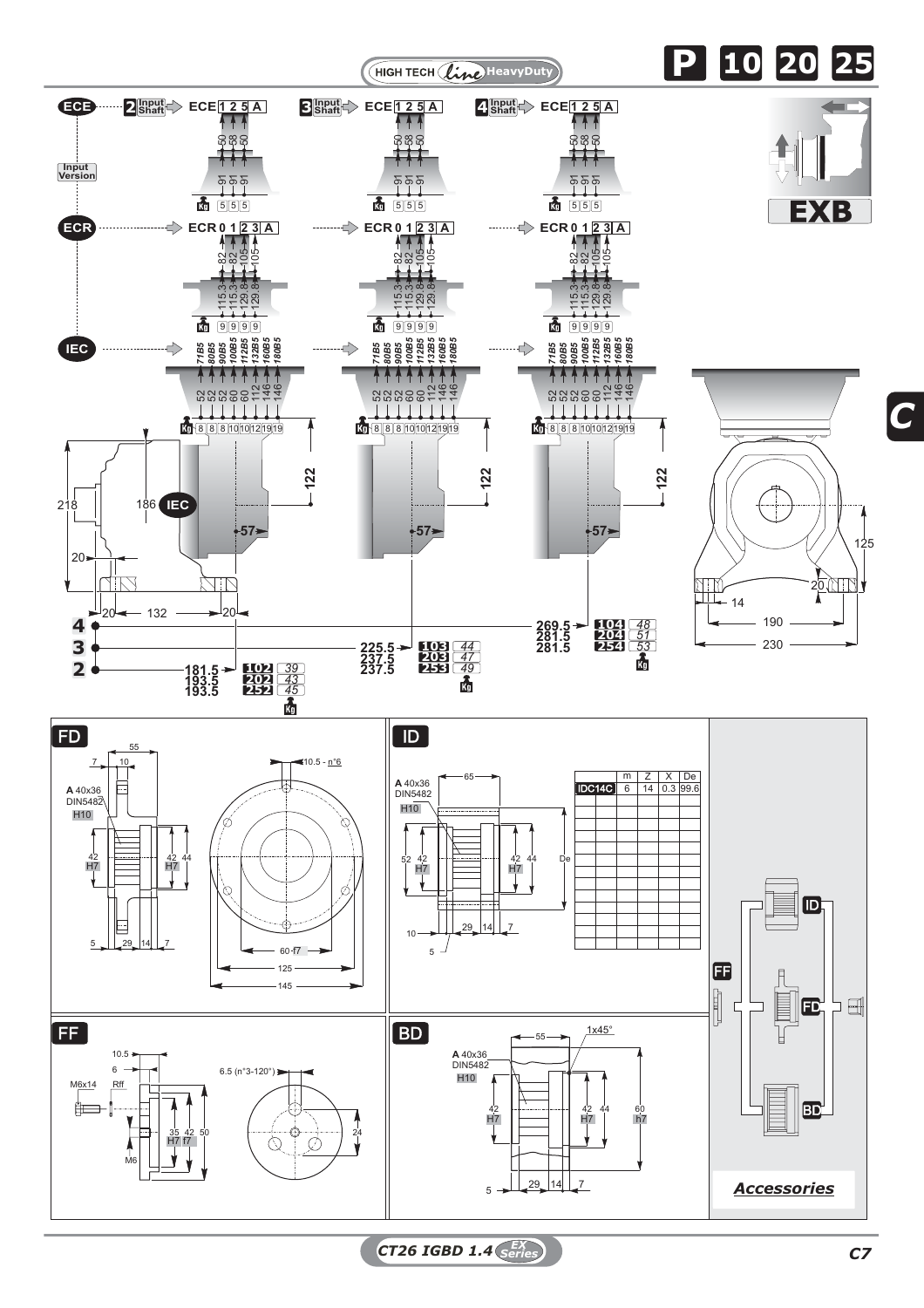



*C8 CT26 IGBD 1.4 EX Series*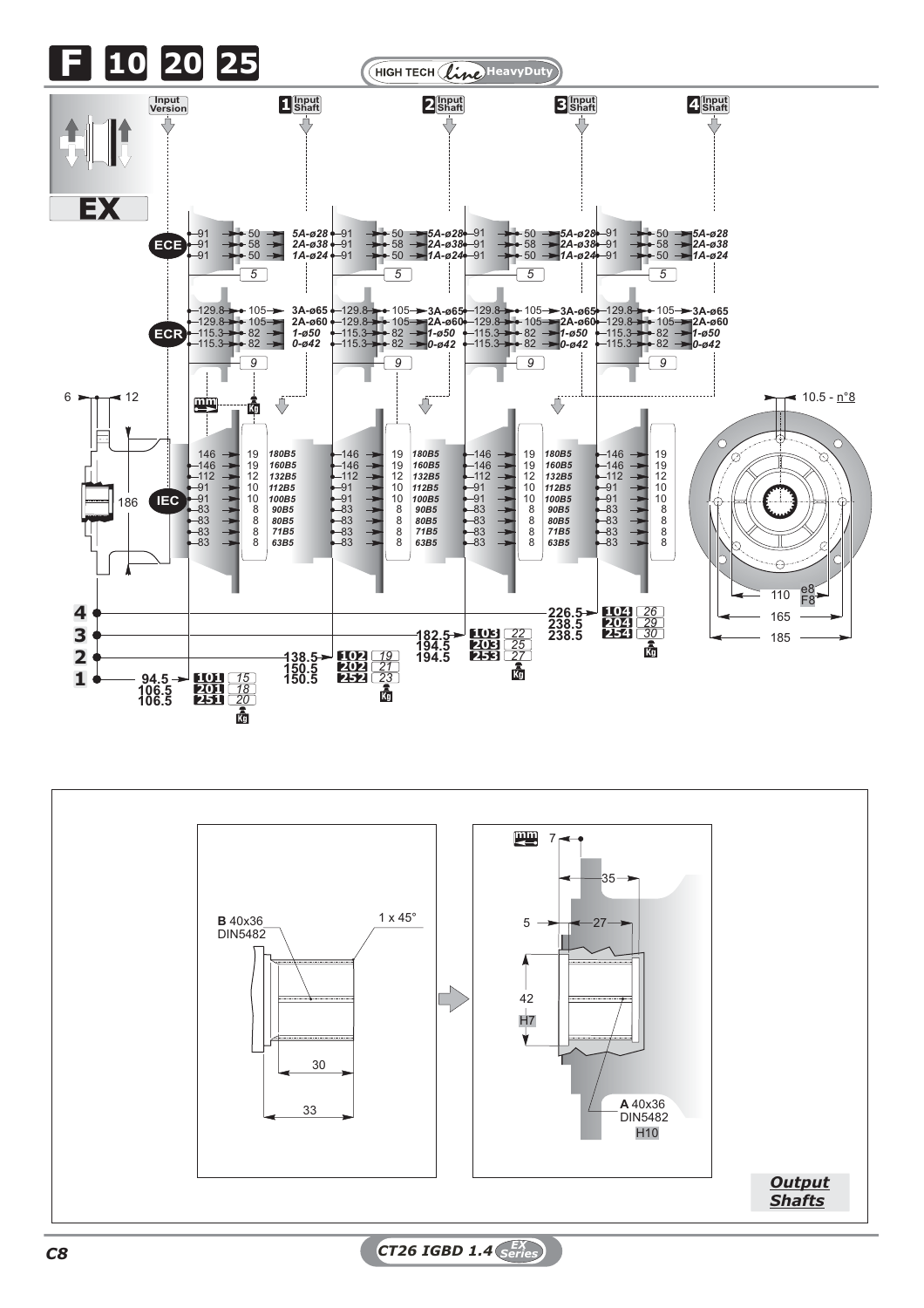



*CT26 IGBD 1.4 C9 EX Series*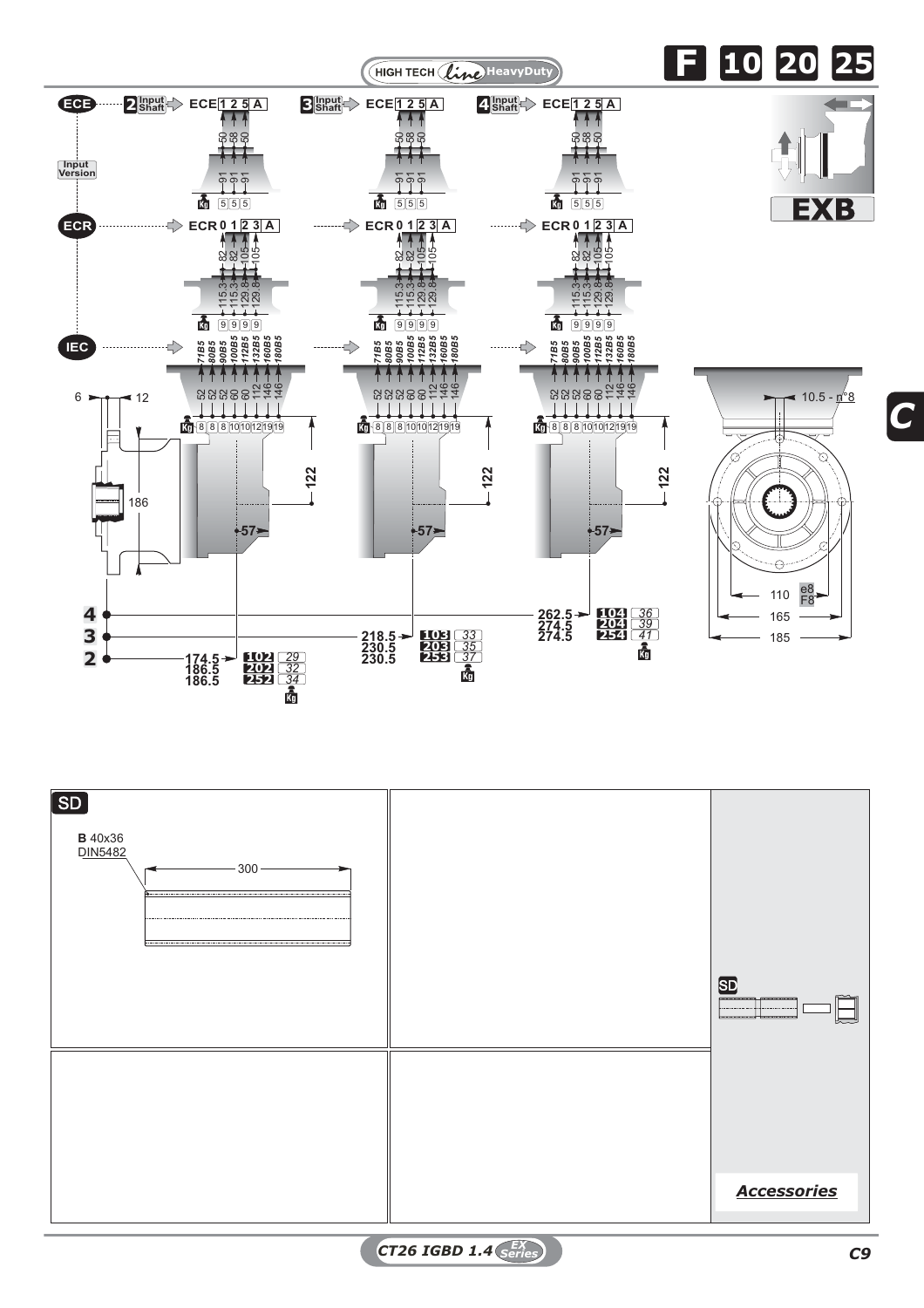



*C10 CT26 IGBD 1.4 EX Series*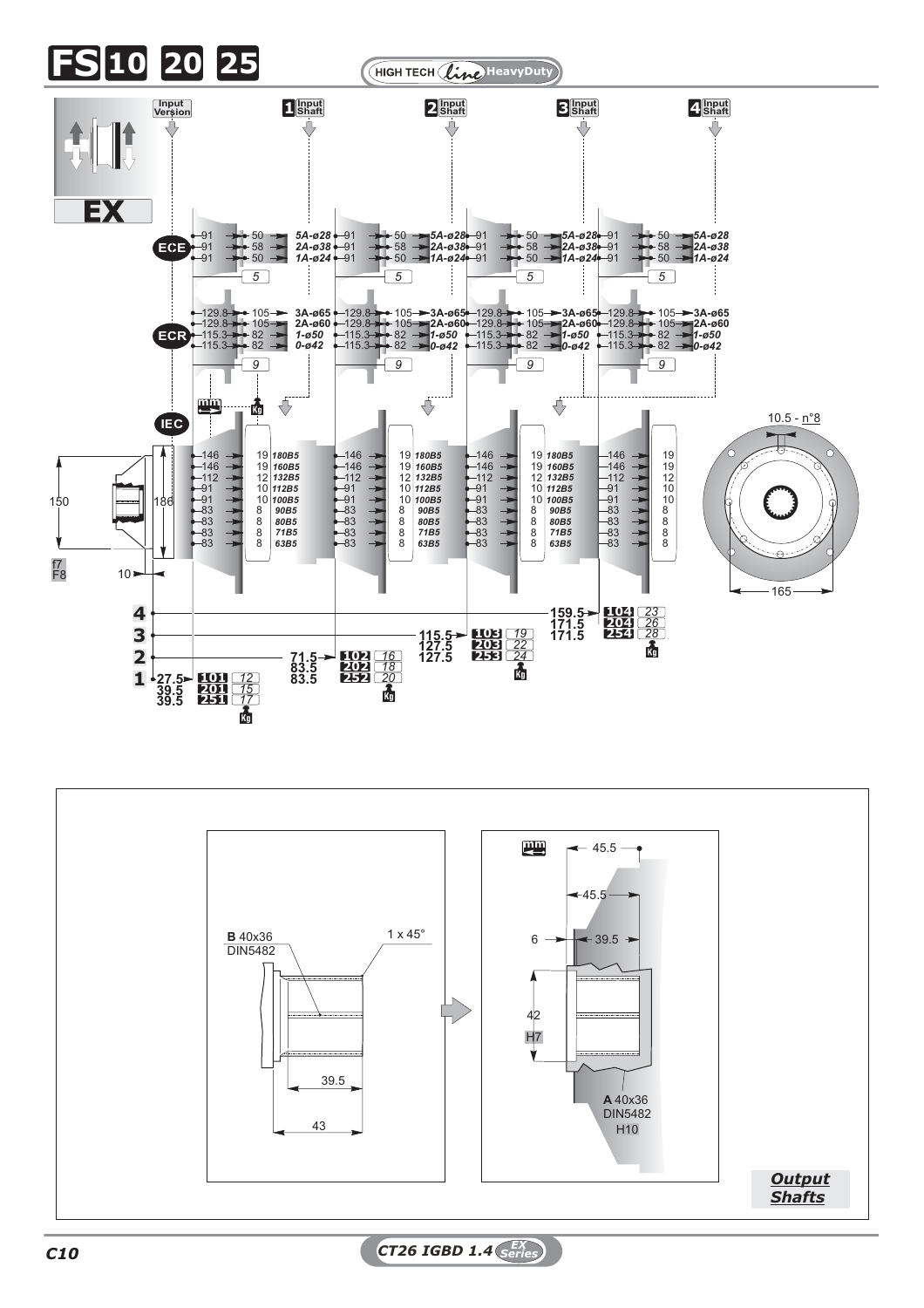

**FS 10 20 25**

## *100B5 112B5 132B5 160B5 180B5* **EXB**

<br>**36339**<br>**3633939339**<br>**3633939**<br>**363499**<br>**363499**<br>**363499**<br>**36349**<br>**36349**<br>**36349**<br>**36349 nicht verfügbar** <sup>10</sup><sup>10121919</sup> <sup>5252526060112</sup> <sup>146</sup> <sup>146</sup> 8 8 <sup>8</sup> <sup>10</sup><sup>10121919</sup> <sup>5252526060112</sup> <sup>146</sup> <sup>146</sup> 8 8 **non disponibile not available**

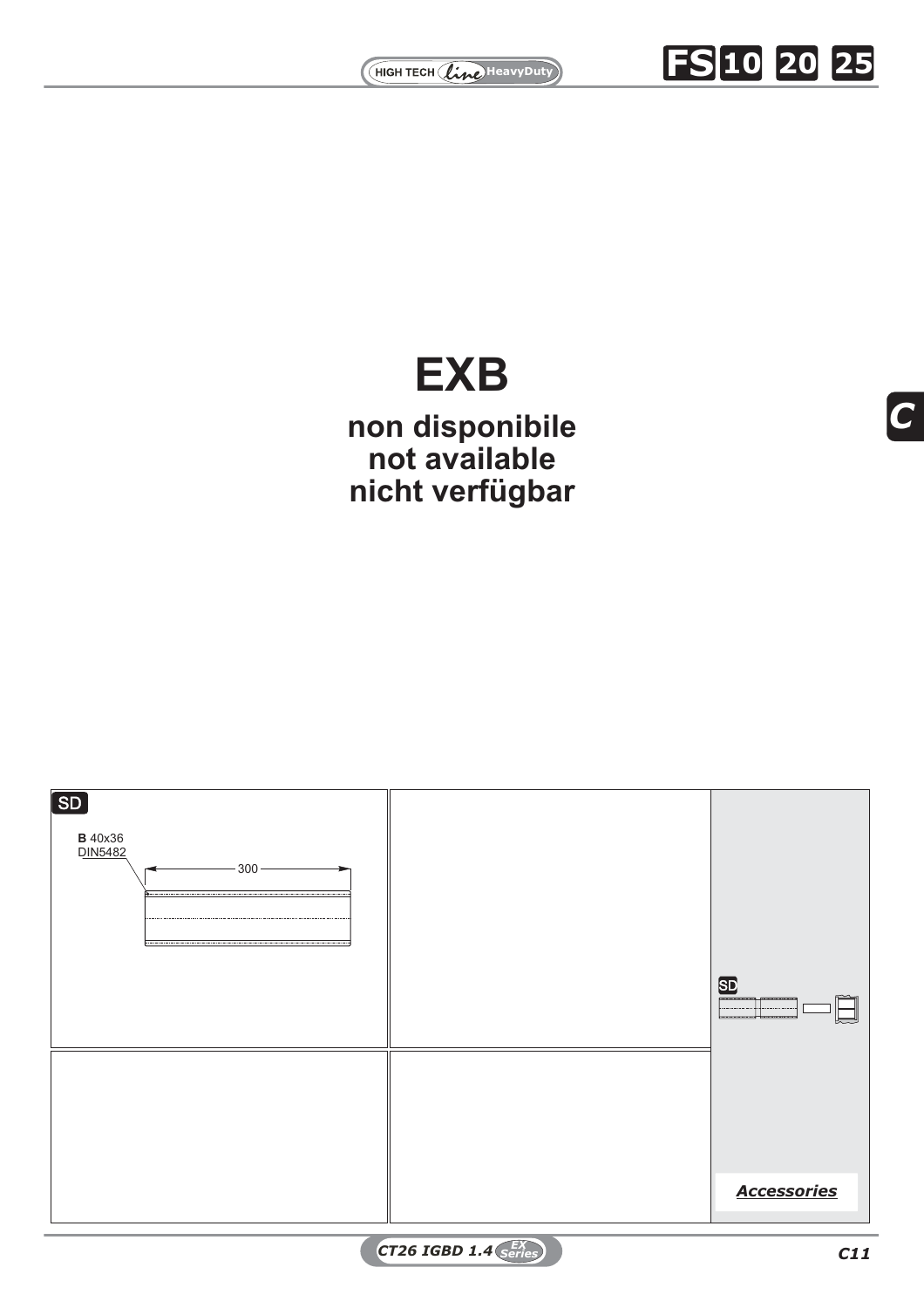

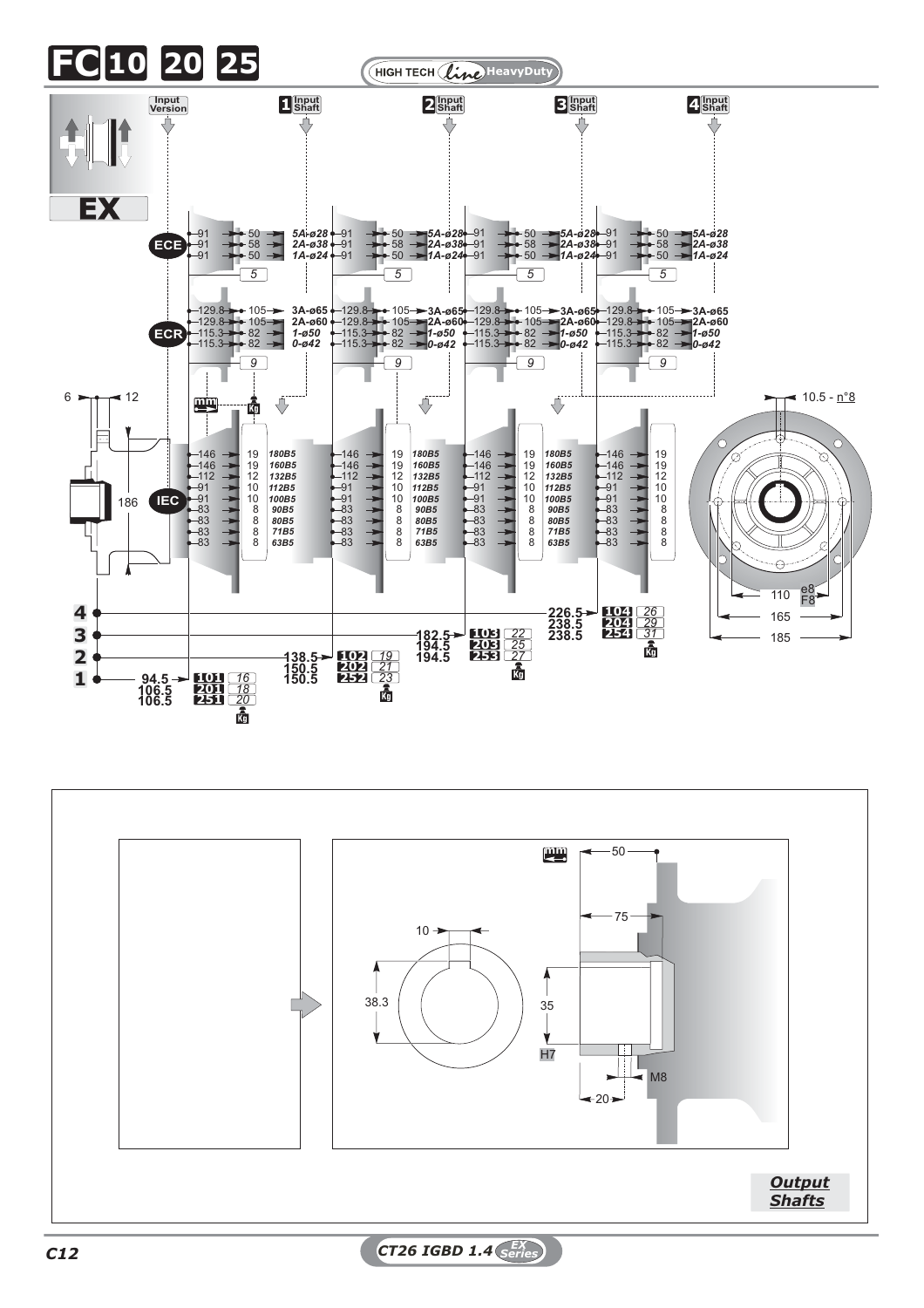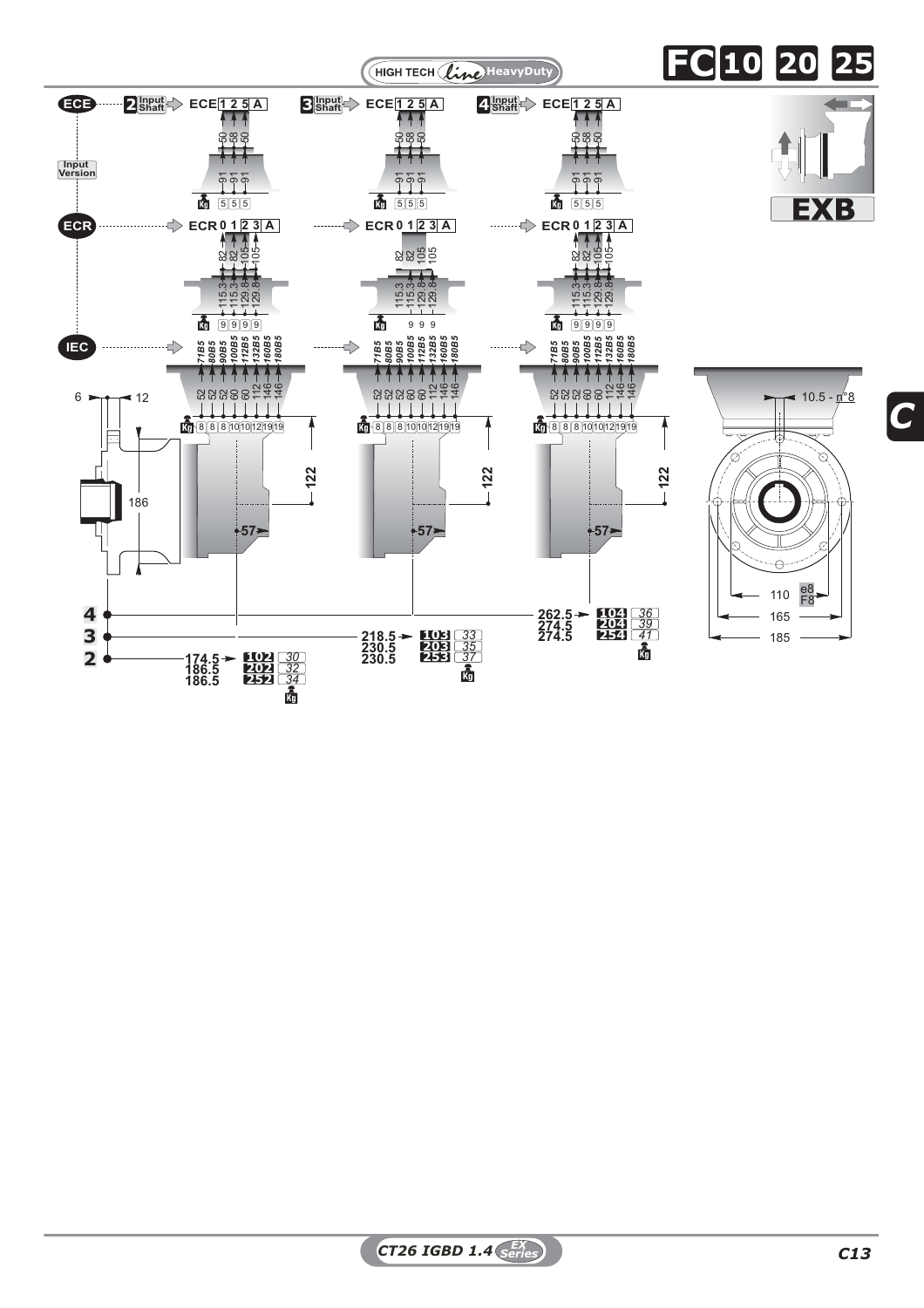